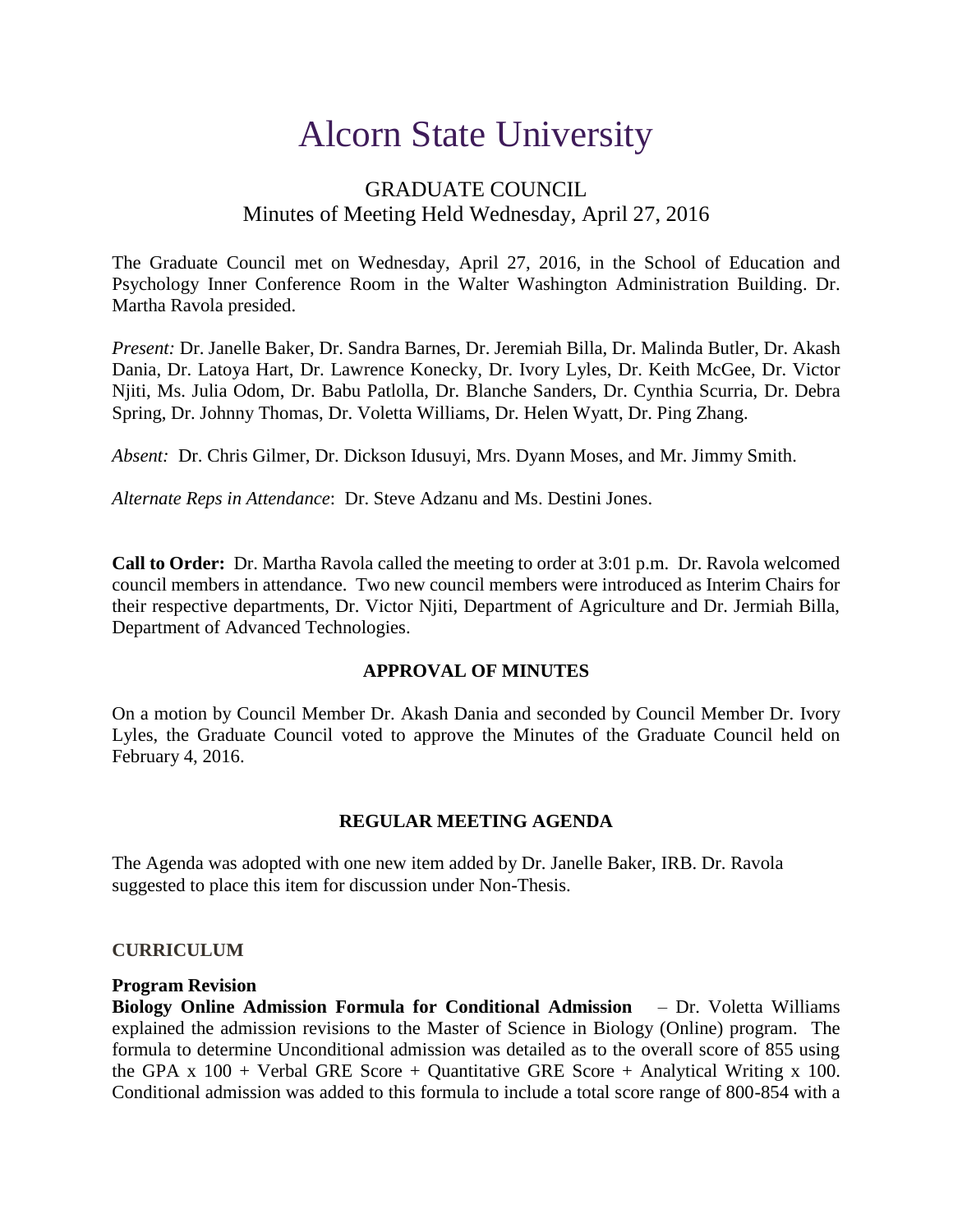minimum GPA of 2.65. A student admitted Conditionally will be required to enroll in two additional graduate biology elective courses for a total of six credit hours.

## **GRADUATE FACULTY**

a) Graduate Faculty – Listed below are names of applicants who applied for graduate faculty membership and were approved by Graduate Council members:

#### **School of Arts and Sciences**

#### **Mathematics and Computer Science**

Dr. Wondimu Tekalign .......Assistant Professor, New Appointment, ASU Associate Member

#### **School of Business**

 Dr. Diaeldin Osman ............Assistant Professor, New Appointment, ASU Associate Member Judge Lillie Blackmon Sanders .............Adjunct, Reappointment, ASU Professional Affiliate

#### **UNFINISHED BUSINESS AND GENERAL ORDERS**

- a) **Graduate Faculty Membership Prior Status for Freda Lawrence** An update was given to the council regarding the question of membership status of Dr. Freda Lawrence. Based on the data search, Ms. Julia Odom verified this was a new appointment versus a reappointment. Dr. Lawrence's membership was approved by the council at the November 11, 2015 meeting with clarification requested to determine if this was a reappointment.
- b) **Policy Governing Students Taking Classes Outside Curriculum** The council was asked to consider developing a policy to for oversight of an advisement issue regarding students taking courses not included on their Program of Study. There have been growing requests of students to exclude these courses taken as a graduate that have lowered the student's GPA. After much discussion, it was concluded that all courses taken as a graduate student count. Dr. Carr posed the question if there was a way the Office of the Registrar could build in the system to lock students out of taking courses that are not part of the Program of Study. It was recommended that the Policy Committee add this item to its agenda and bring a recommendation to the council. Dr. Carr asked if a meeting schedule could be devised to ensure policies and procedures are voted on by the council before they are included in the Graduate Catalog. The Policy Committee will meet and bring a recommendation to the council at its next meeting for approval.
- c) **Graduate Council Sub-Committees** Sub-committees were identified at the November 11, 2015 meeting to address business of the Graduate School. There is an immediate need for a Policy Committee to review current policies that need updating, need for new policies to address current trends, curriculum and programs.
	- 1. Policies Committee Dr. Akash Dania volunteered at the November meeting to serve on this committee. Council members were asked to designate a representative from their school to serve on this committee. The following members were added: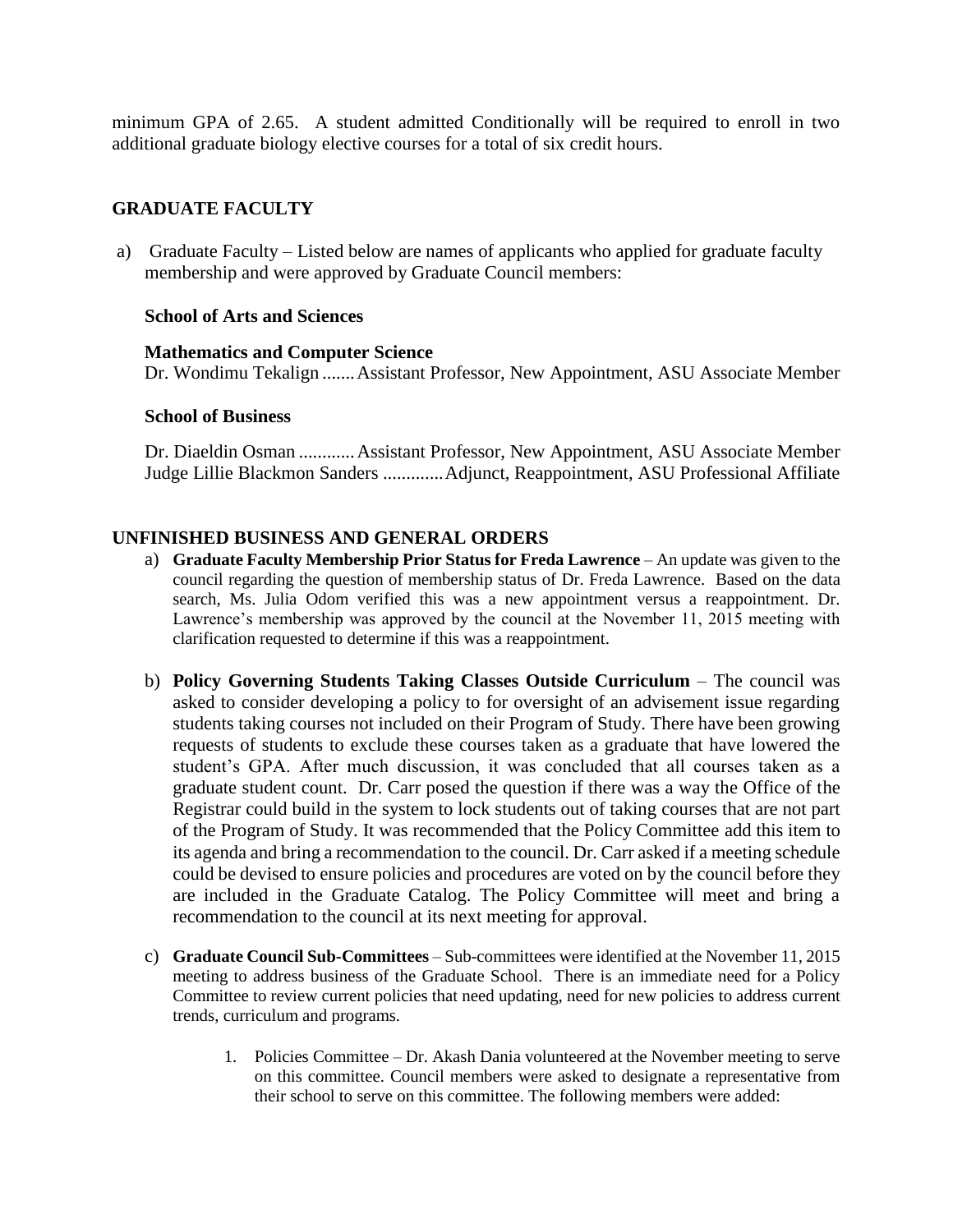Dr. Janelle Baker, School of Nursing Dr. Voletta Williams, School of Arts and Sciences Dr. Helen Wyatt, School of Education and Psychology Dr. Victor Njiti, School of A.R.E.A.S.

2. **Non-Thesis Project** – Dr. Janelle Baker addressed the need for a Non-Thesis Manual that includes current guidelines for the Non-Thesis Project. The document available to students as a guide is outdated. Students want a non-thesis guide to follow that is user-friendly. Dr. Ravola reminded the council that the guidelines for the research project are included in the current Thesis Manual. Students follow the guidelines for the first three chapters for the Thesis is they are completing a Non-Thesis/Research Project. A separate manual will be developed for the Non-Thesis/Research Project and shared with council members for input before finalizing the document for posting on the Graduate website. The option is available to departments to go beyond the stated requirements for the research projects that are specific to the discipline.

**IRB –** Dr. Baker shared her concerns regarding problems encountered with nursing students in following the current guidelines. There is a need for a detailed document which includes Consent. This should be inclusive of a list of procedures that have to be adhered to in this process. It was suggested that an IRB process is published on the website to inform students of the entire process and give access to the necessary forms in this process. Dr. Ravola commented the IRB committee meets the first Thursday in each month and she would share the council's suggestions for consideration and give an update at the next council meeting.

#### **NEW BUSINESS**

- a) **Policy Governing Number of Courses for Substitution** The Policies Committee was asked to determine a meeting schedule under the leadership of Dr. Ravola and consider a policy to govern the number of courses a student can substitute on the Program of Study. The question was brought before the council that some advisors were substituting a large number of courses to replace Core and Required courses. There is a need to establish some limits for advisement. Comments were heard from council members regarding the pros and cons of implementing such limits. Dr. McGee stated it would be a charge for the Policies Committee in proposing such a policy since it would lock students into taking a certain track. Dr. Robert Carr expressed concern regarding establishing such limits and diminishing the flexibility or discretion of an advisor to substitute courses as deemed necessary. It was determined this matter will be the charge of the Policies Committee to bring a proposal before the body at its next meeting.
- b) **Second Master's Degree Policy** Dr. Ravola shared the Second Master's Degree Policy with council members to ensure integrity to the process by making sure all departments are aware of the policy.
- c) **Graduate Catalog** This item was tabled until the next meeting.
- d) **Program of Study** This item was tabled until the next meeting.
- e) **Policies for Review** This item was tabled until the next meeting.